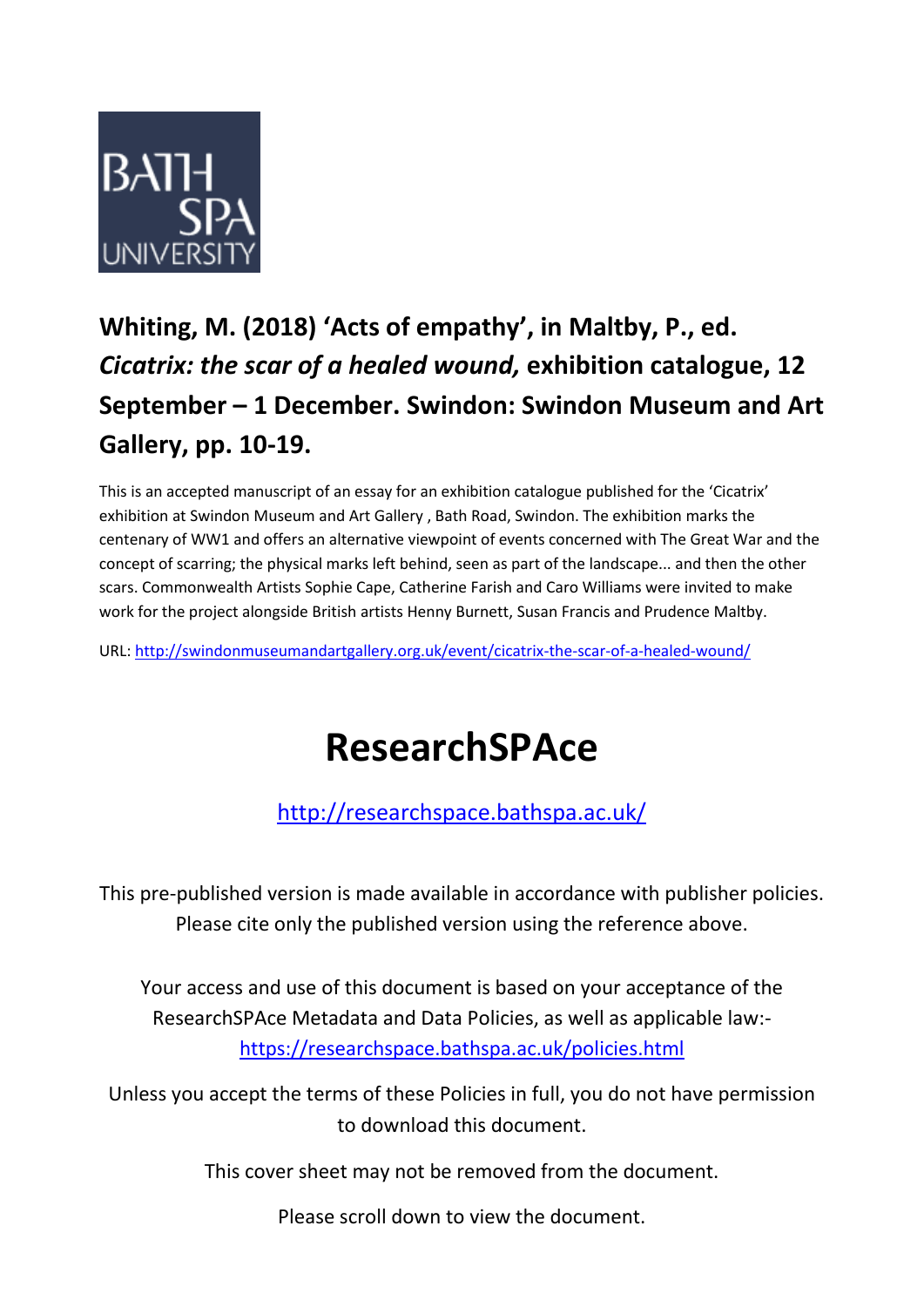## CICATRIX

Acts of Empathy Dr Michele Whiting

"I think we all have empathy. We may not have enough courage to display it." Maya Angelou

MAP OF SALISBURY PLAIN or Image on the Plain

The environment of Salisbury Plain is one of three hundred and sixty degree panoramic views of chalk escarpments and sharply contoured landmarks; a profoundly wide openskied space that holds a nexus of its own biological, political, moral and social worlds, of course framed by the predictable dichotomy confronting us of beauty and war, one coexisting with the other, prompting dualities of access and prohibition, pleasure and pain.

To walk here is to negotiate obstacles that are both starkly natural and man-made, these might be from geologies of land formation, ancient ancestors or yesterday's and today's practice warfare. Within its boundaries lies the ovoid 30 mile perimeter of an active military firing range/ danger zone- with warning red flags posted at judicious locations; spanning from Westbury to Tilshead to Bishopstrow and beyond. Walking this perimeter, at a macroscopic level we are as aware of the rifle ranges, observation points, military architecture and phenomena, as we are of reading the land for its ancient long barrows and hill forts, enclosures and settlements, somehow they co-exist in this space.

For great stretches of the perimeter we are alone, even where the Wessex ridgeway and the Imber range perimeter path run parallel: phone contact blocked and the bearings on the map at odds with the landscape somehow. Here, in this isolation there is a sense of foreboding; it is easy to stray into danger areas unbidden, but military notices and reminders ensure a hasty set of checks and balances take place to re-route us. The fresh planting of shrubs and trees also reminds us that we are in a managed environment, with its own needs and demands, and amongst all this an abandoned farm might be visible, a lookout tower or red flags. The landscape of the Plain is pitted and gouged, reflecting the conflicts that have taken place, practiced here for the first and subsequent times.

Deep in the grass here is a spent shell of a bullet, there Pink Sainfoins (onobrychis viciifolia), look down into the soil you will see tiny headed flowers amongst many grasses, sedges and the better known Common Poppy, Cowslips, and Birdsfoot Trefoil. There is much here within the wild flowers that is edible or useful for medication: Salad, Wild Carrot, Marjoram, Milk Wort, and Juniper, but more of that later. The 300 square miles of Salisbury Plain is the largest expanse of chalk grassland in North West Europe, and the biodiversity (although always at risk and contested) is here because of active military presence. There are key historical archaeological features such as the First World War practice trenches and buildings that serve as training architecture for the troops, as well as the better known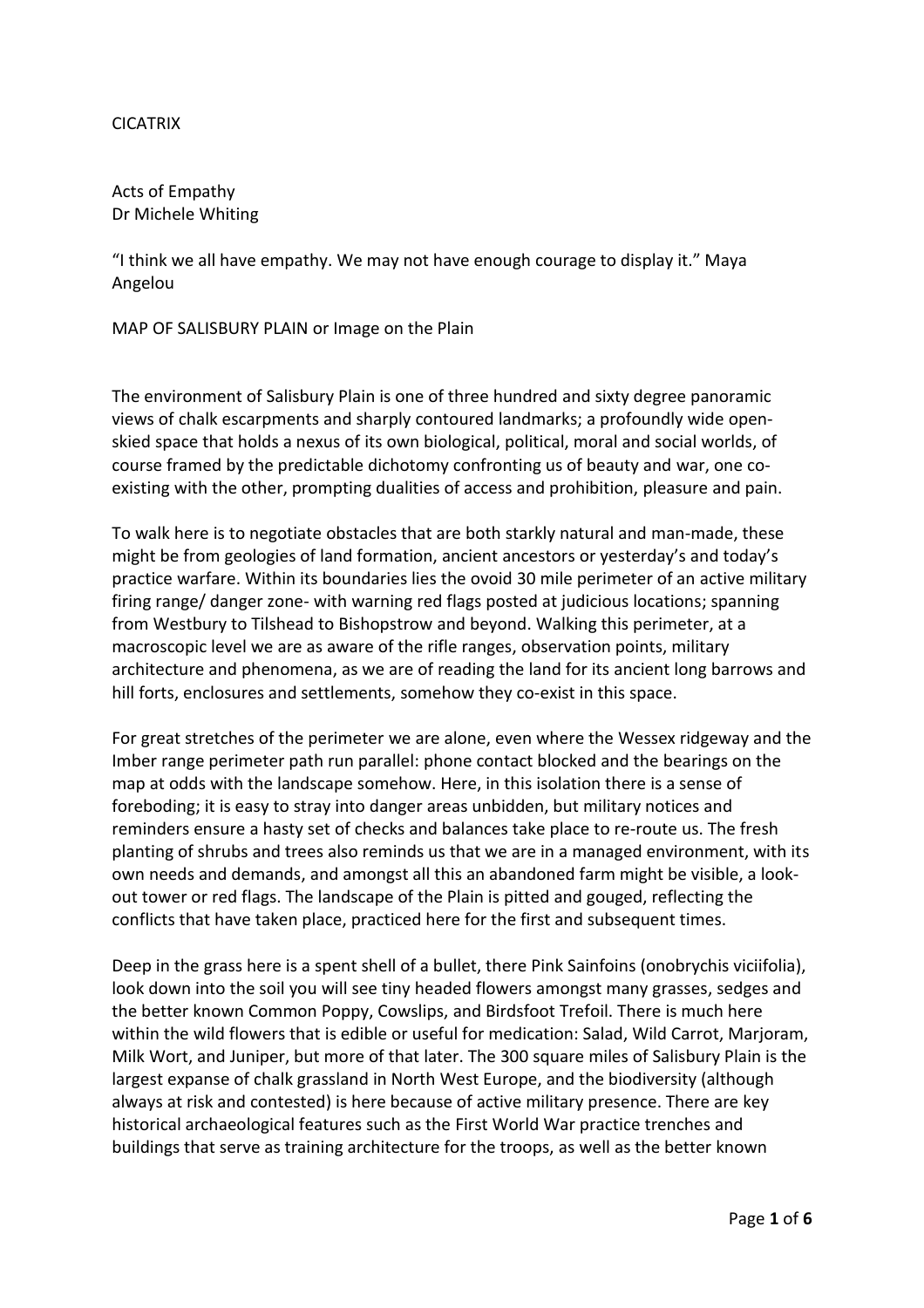abandoned villages like Imber and the tightly protected experimental research facilities of Porton Down.

Underfoot, the going can be extraordinarily tough, great gouges of tank tracks make the walking at best uneven; when it is wet, it can be claggy with clay, chalks' companion. With little shelter from the wind, there are high escarpments to traverse, clambering, trudging, step after step, the rhythm of walking beats its own reminder into our very being of the young soldiers training here for active military service, those gone before us and those in training now. But on a quiet day: the sound, the sound,

and the light,

and the colour, the colour,

and the wide openness…

…the horizon is ever present, in other situations it is a symbolic reminder of a new future, a hopeful time, but here it is a reminder of other tomorrows, the separation between earth and sky, perhaps heaven and perhaps hell. Brown, green, white, blue: wind in our faces, chalk underfoot, shrubs, flowers, wildlife clinging to its ecosystem – erosions of time and space apparent to us. We are of the earth, slipping between co-existences of nature and mans' more violent interventions, consciously and unconsciously in and out of personal experiences as we put one foot in front of another

We feel these multi-layered often contested multiplicities as we navigate the pathways, and we organise them into interior 'dramatic spatio- temporal structure(s)' through which as visitors, walkers, and as artists we begin to make our imaginative negotiations. It is at this juncture, in this vast place, that the international project *Cicatrix* ideologically positions and offers itself: a touring project with an initial aim of investigating further insights into the First World War legacy of Salisbury Plain (initially funded through Arts Council England). The project, curated and led by Prudence Maltby, has evolved over the four years through differing phases, has toured different venues and grown; reworking, re-envisaging, depending on the spaces where the touring exhibition has been shown. Cicatrix as an active creative space has developed its own multi-layered economy, itself reflecting the earlier mentioned multiplicities of the Plain. The artists, respondents, writers, international artists and contributors have maintained the dialogue as purposeful and active intellectual and empathetic spaces. Necessarily (because of this place) there are inconsistencies, overlaps and cross overs. Bucolic images of '*landscapes'* the works made within the Cicatrix project are not; they are instead inextricably and palpably linked to the First World War, to many wars in fact, man- made wars that scar and maim, kill and destroy, and to their aftermath; the distant view, the healed wound.

Now let's consider *empathy*, not the cloying sweet kind of sympathy that is often the subject of greeting cards and casual enquiry, but a knowing and genuine experience that encounters the situation, place or thing for itself - through not supplanting or making assumptions, but perceiving it in and of itself. Empathy is generally considered to be 'putting oneself in other peoples' shoes' and whilst this is a valuable commodity, it can also make assumptions about what we might feel or assume we might feel. Empathy as 'an act' can be a conscious choice to bear witness to something as it is; in the situation of *Cicatrix* this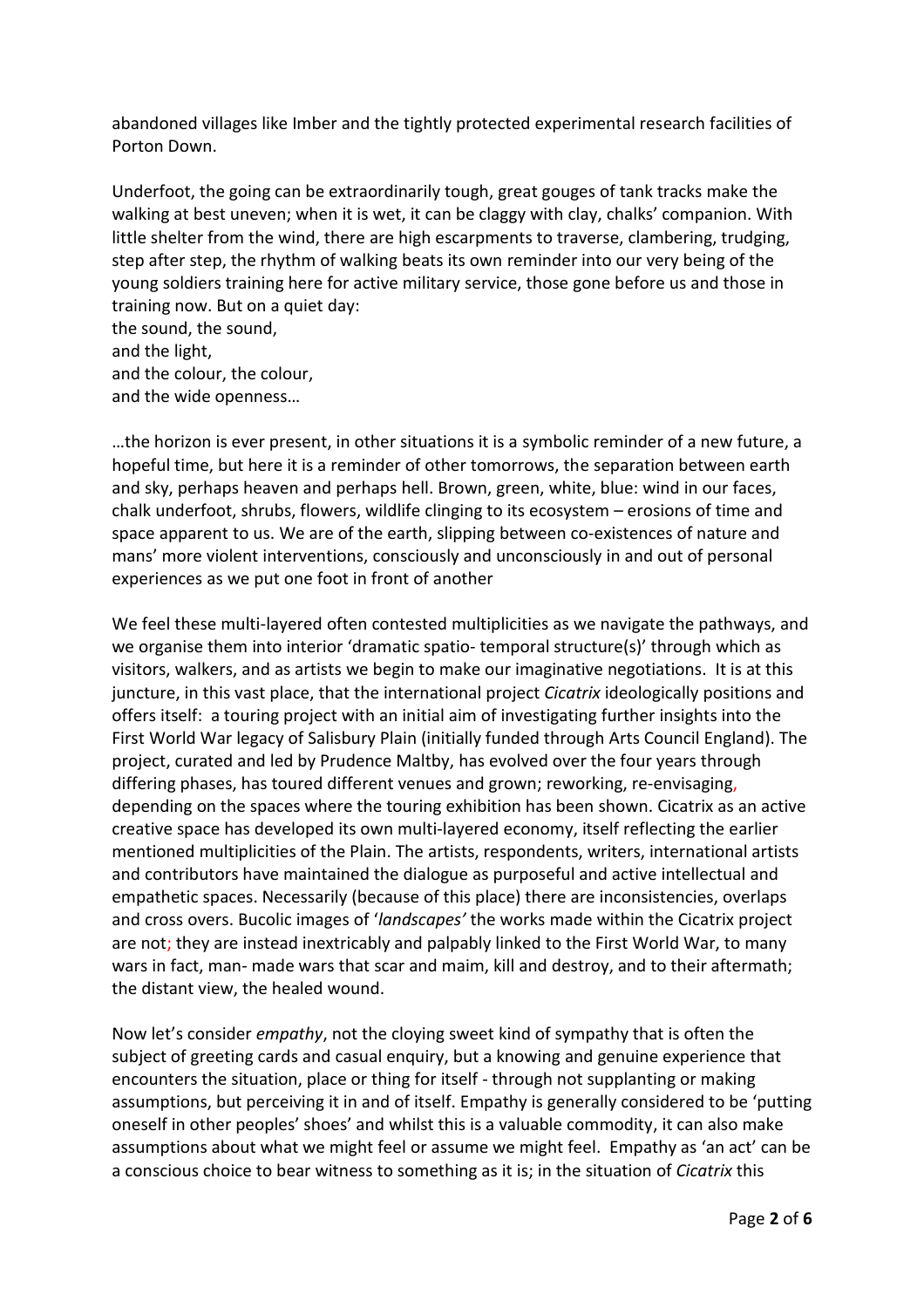seems important so that we see the scar of the healed wound for the trauma –in- itself. This notion also lends itself to thinking about the position of the maker (the artist) to the trauma, the creative work and to the situation or context of its making; we will be picking up on some of the works in this essay, to explore ideas of empathetic acts or responses within and of Salisbury Plain and its contingencies.

Often intentionality is discussed in thinking about and discussing a work of art, the intention of the artist perhaps being a key component to understanding the work at times; but within this project there are many works, locations, times and contributors, and I would argue here that the intentionality of the works as a body is about bearing witness through acts of empathy- seeing the healed wound (war) for what it is. And in this set of circumstances, Salisbury Plain becomes a complex container of things; things to be found and looked at as they are. At times in the works this seems to be reflected on as transitions, or inner reorientation suggestive of other agencies in other places- political ties, links, movements and shared emotional economies.

The title *Cicatrix* suggests scarification and the subsequent visibility of the healed wound, the notion of which surfaces with varying degrees of viscerality in the works. Take for instance Prudence Maltby's drawings, there are shapes and scourges within the surfaces of the drawings that speak of tension, anger and humility; familiar and non- familiar marks that simultaneously pull you in and push you away. Their affect is cumulative in the sense that a horror unfolds of many conflicts. If you try to comprehend them as a body, they move further into the distance, but if you stand and let them come towards you, you can feel the presence of war and its long-reaching aftermaths as chasms within the surfaces of the works. This comes from a form of interior empathy as an essence of the act of empathy. A deeply penetrative experience of direct emotion enunciated through the drawings, the pressure exerted on the page, the grasp of the drawing medium, in fact, the real physicality of making the drawing. This is not from an object in front of the artist so that it is being perceived, but rather from something not entirely known but experienced and felt, given back to us (the viewer) through the *very* act of drawing, so the very act of empathy. As viewers to the works we are searching for experiences and similarities with what we have known or know about, and the drawings embrace uncertainty and contingencies in an intimate, sensitive yet direct way.

Again, and again, the works on view oscillate between exclusion and inclusion, between here and there, then and now, never more apparent than in Susan Francis's video *Experimental Ground*- the installation of which underscores the banality of the everydayness of Porton Down: a site of the Ministry of Defence's Science and Technology Laboratory, which spans some 7000 acres, known for its utmost secrecy.

Historically this area was used for research and development of chemical weapons used in the First World War such as Phosgene and Mustard Gas. It feels loaded with military secrets; to be in this place is to experience the wound of exclusion, of what it is to be kept apart from secrets. Through performance in the film, in this very particular location, the artist is confronting the wound itself, performing exclusions through firstly the making of her masked ungendered character, who then seemingly wants to infiltrate the denied spaces, walking the land, teasing out references to exclusion from the environs of the Porton Down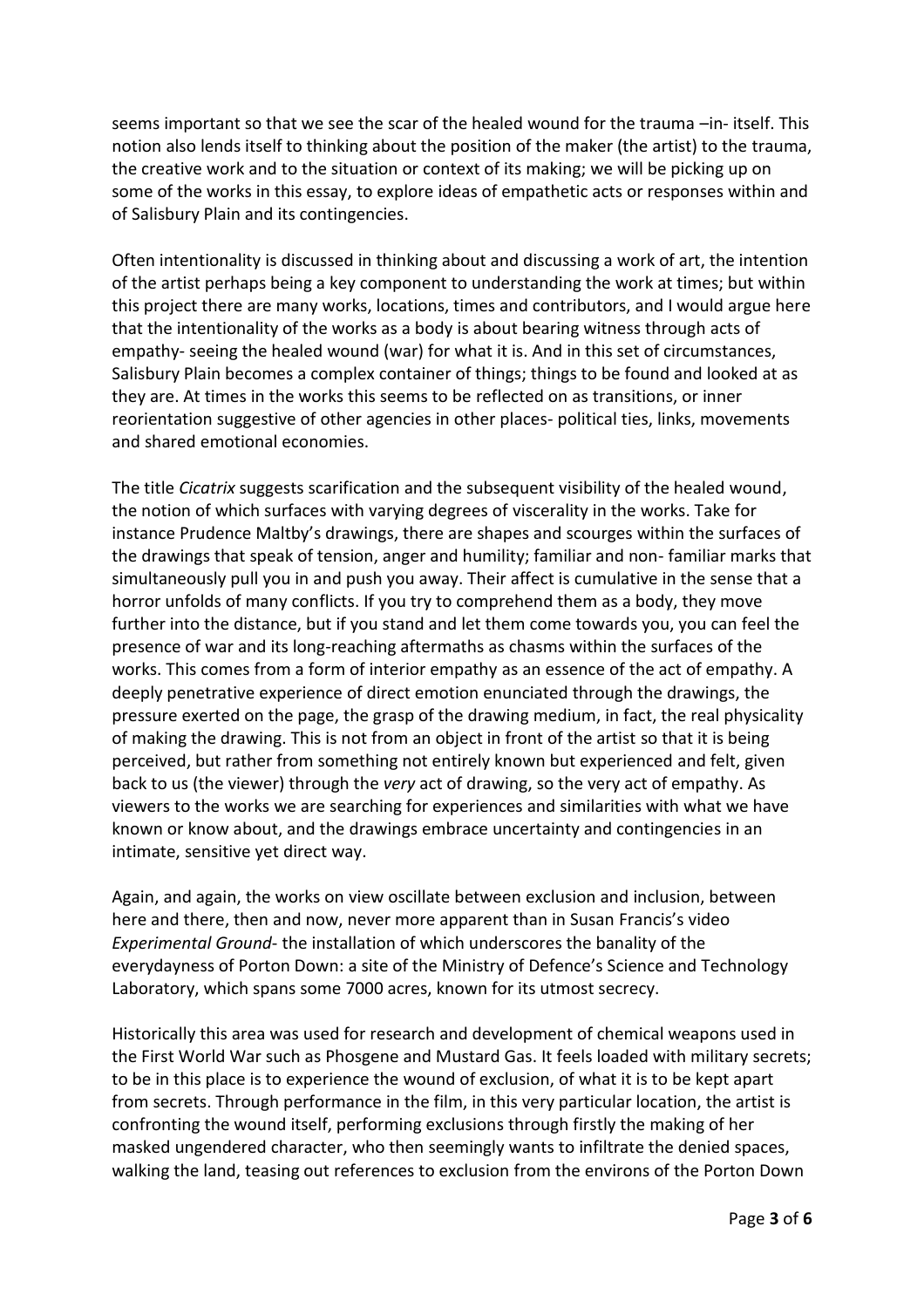perimeter. The performance is drawn from footage of a prior experiment forming a gesture towards re-enactment. Through these documented interactions, the cultural meanings that have evolved over time begin to pin prick at the video's surface. This is reinforced through the medium itself, sometimes hand-held footage and the occasionally jarring edit; all of which contribute towards a sense of displacement or dislocation and an empathy begins to poignantly surface through the hundred year old Juniper bushes struggle for survival, held within the frame.

These rare (and very old) plant species become both emblematic and totemic in the narrative of *Experimental Ground* and raise themselves once more in the work of Henny Burnett's *100 Wiltshire Towers* where cumulative small finds and bound artefacts are displayed within small plaster- cast towers, each a repeat of the other. Repetition and accumulation being key to this work, the towers (or chambers as they can be read) quietly echoing the vast numbers of fallen, and in this way impermanence and transience are accentuated. This becomes more apparent again through the performative nature of this work; the artist suggesting to the viewer that they swap something of theirs/some memento, for the miniature juniper headed figures encased in the installation. This becomes a form of re-enactment for the 'Fums up' themselves as they are gifted in a similar way to the original intention of them, a keepsake and charm against mal-intent.

The overall affect in the space is of a brooding presence of place, an altered scale that holds in its miniature forms, military architecture and humanity, visually drawing upon scientific enquiry and museum display that brings to the fore a sensitive meta-fiction of the repetitive and futile, the intensely personal and the coldly political. Empathy in this work is shared with the viewer, it is within the act of perceiving the small and almost insignificant that tells of a very human story, drawing us, as viewers, into the folds of the artist that shows something that is concealed behind another countenance. Overall, Henny Burnett's work in the show manoeuvres discreetly within the interstices of place, history and peoples, remaining intuitively adept with certain finds, places and things that conjures up a particular world view that asks us to remain receptive and therefore empathetic.

The inclusion of Commonwealth artists to respond to the place and ideas held within the ideas of the project, as well as pieces chosen specifically from The Swindon Collection, carefully creates and mediates new spaces and visions, giving further insights; Caro Williams, Catherine Farish and Sophie Cape have contributed works that have other mediated viewpoints and communal aspects within them.

Some of the earlier thoughts about physicality have bearing on the work by Commonwealth artist Sophie Cape, the energy of the work exploding across the canvas in direct empathy with the physicality of war. She writes that 'The scars left in the landscape by man's intervention is an element of the Cicatrix project that I relate to deeply.' Like Maltby's visceral mark making, Cape too has reacted through her body to the subject matter. This larger scale work references movement, physical inscribing through jerks, spasms and reaches, you can see the physical stretch of the artist, the embodied presence of someone capturing what it might feel like to be in that internal emotional space. The language here is of gesture, the work moves from the blackest black to the lightest light with an openness and freedom that comes from understanding another landscape, another divide, an other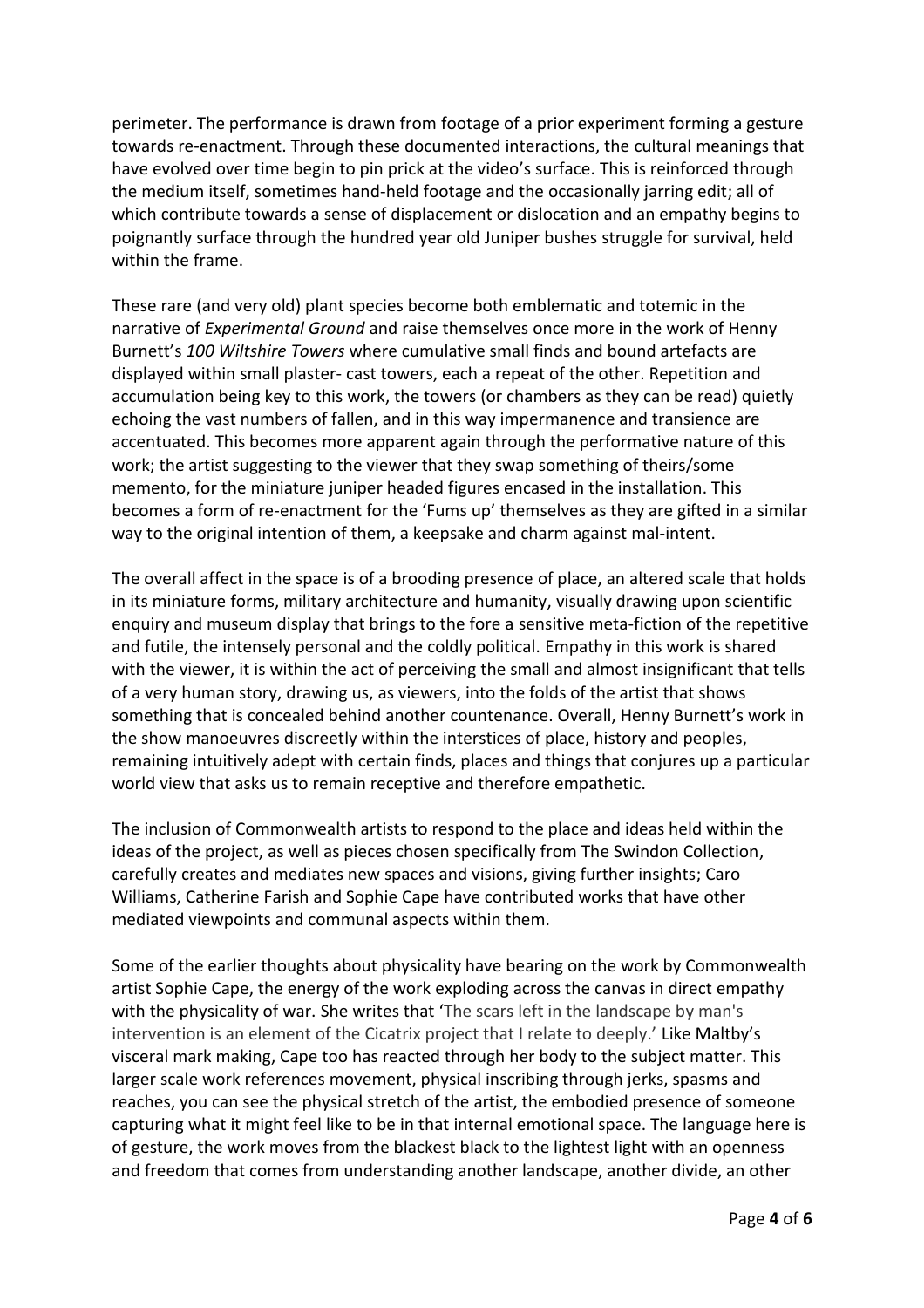existence, and it is through this emotional exclusion that empathy comes to the visceral surface and confronts the viewer- so that speech and thought become less prioritised than feeling itself, and it is here also that a common denominator is found within Maltby's drawings.

Call and Response by Caro Williams being pertinent to the notion of mediation through the sound's multiple layers of birdsong, from Fort Takanuna Historic Reserve, Auckland, bought together with song heard at the Bulford Kiwi on Salisbury Plain, and this is intermingled with Morse code transmission of *Returning, We Hear the Larks –* Isaac Rosenberg 1890-1918

The creative venture reflects the diaspora of troops, the here and there, the then and now, commonalities with Susan Francis's *Experimental Ground*. As the two steel transmitters of the sound are positioned in space, so an empathetic act of wandering takes place both physically and mentally, encouraging the visitor to regain an act of solitude through choosing their way of engaging with the work, moving into and out of their zones of sound, in and out of focus, so to speak.

Williams writes *"The title of these works refers to the musical term call and response as being a succession of two distinct phrases usually played by different musicians where the second phrase is heard as a direct response to the first…".* The layering of sound, like the layering of memories pervades the space, collaborations made through space and time that push at painful sores and absences genuinely felt.

Enduring empathy underscores the works by Canadian artist Catherine Farish ,this is not to be confused with nostalgia, as these images are based in the historical account of indigenous soldiers, who Farish states *"What a paradox that indigenous soldiers went to war in Europe to fight for the very people who had betrayed and conquered them… indigenous soldiers were decorated as war heroes and on their return in 1918 were not given the same benefits or financial support as non-indigenous veterans."* This was Farish's chance to honour the Canadian troops' contribution, through visiting the Plain, working with the cartographies of the landscape and the images of men who had visited there in the Winter of 1914, one of the wettest and coldest recorded. The disjunction between the surface and the images of the men, creates a distance in the work that is mediated through the materiality of the scarred and marked surface, layered, intermeshed and a stark reminder to the physical hardship of a physical war. Through this the soldiers seem suspended in time, held within the actions of war made manifest through the works' surface, interrupting the fabric of their reality. It is here that uncomfortable thoughts of inevitable decomposition emerge, the physicality of the marks coming from first- hand experience of walking the mudded, hard going Plain in winter, and Farish uses this experience to reflect the Canadian troops' visceral and almost unimaginable experiences in an act of tangible, direct empathy.

The *Cicatrix* project's ideation, that is the very act of creative generation and the actualisation of the project's whole, has produced a strong sense of unity of meaning. There are moments that are shared and commonalities that occur across the works. These have come about through the artists' engagements with acts of empathy, which perhaps can be considered a common denominator within the works, performed through the physical